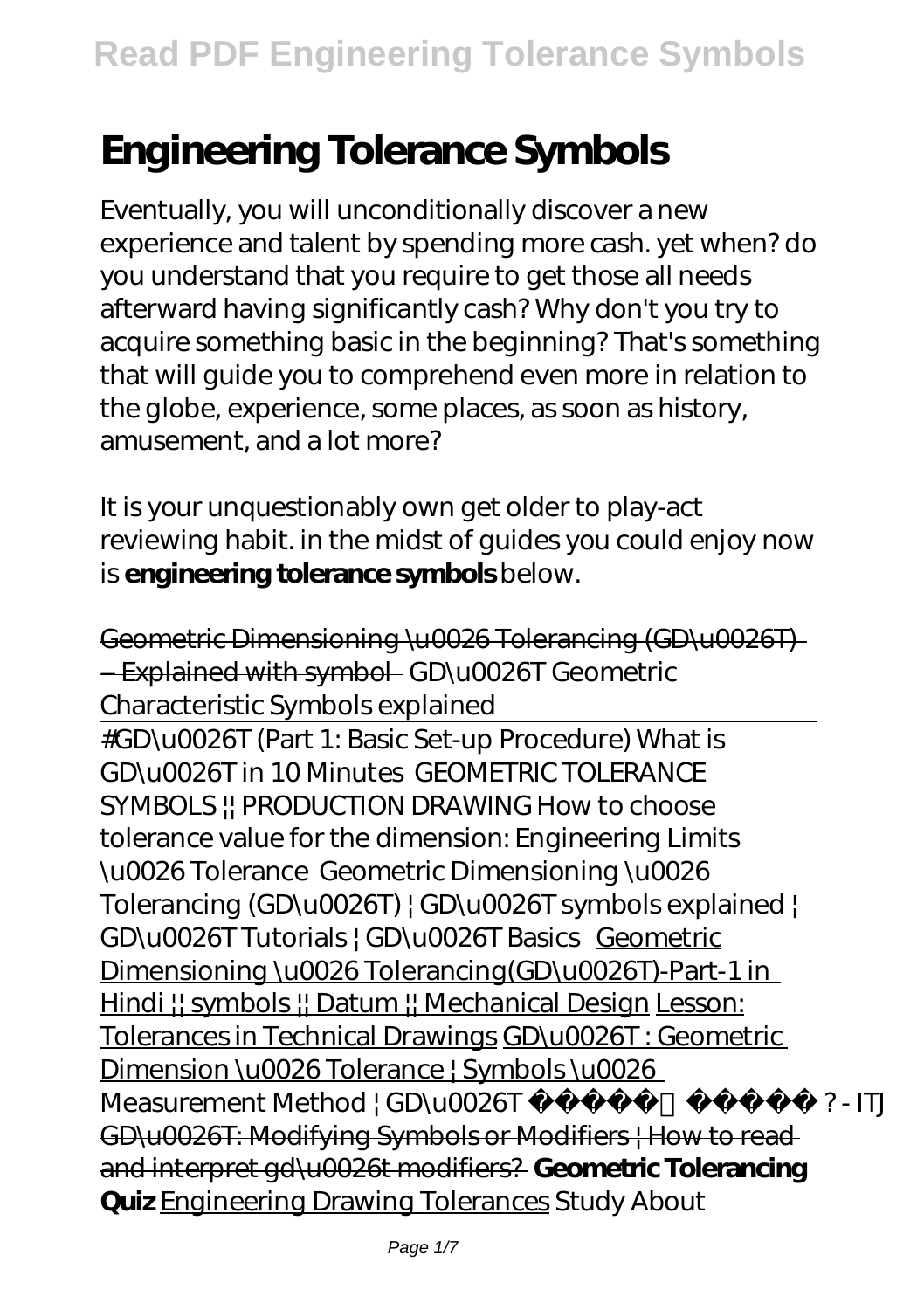*Tolerance Symbols According to ASME Y14.5M-1994* Learn GD\u0026T Completely In Tamil | Geometric Dimensioning And Tolerancing Geometric Dimensioning and Tolerancing (GD\u0026T) (Metal Machining Video 5) GD\u0026T SYMBOLS! GEOMETRIC DIMENSIONING \u0026 TOLERANCING EXPLAINED!! ASK MECHNOLOGY!!! *Geometric Dimensions \u0026 Tolerancing (GD\u0026T) basics introduction in tamil*

AVC 112 GDT symbols Geometric Symbols in Engineering Drawing. Geometric symbols. Geometric symbols Engineering. GD\u0026T Engineering Tolerance Symbols Geometric Dimensioning and Tolerancing (GD&T) is a system for defining and communicating engineering tolerances. It uses a symbolic language on engineering drawings and computer-generated three-dimensional solid models that explicitly describe nominal geometry and its allowable variation.

Geometric dimensioning and tolerancing - Wikipedia GD&T, Geometric Dimensioning and Tolerancing,Geometric Tolerancing,General Dimensioning and Tolerancing,ISO/TC 213,ASME Y14.5,ISO,ANSI,AMSE,GPS,GD&T,GD and T,Geometric Tolerancing Symboles.

Geometric Tolerancing Reference Chart ASME ... - Engineering

Datum Target Point Symbol 3.2 FORM - Form tolerance symbols include straightness, flatness, circularity, and cylindricity. Although profile can be used to control form, profile tolerance symbols are contained in a separate category of tolerance. September 1995 DRAFTING MANUALSection 6.1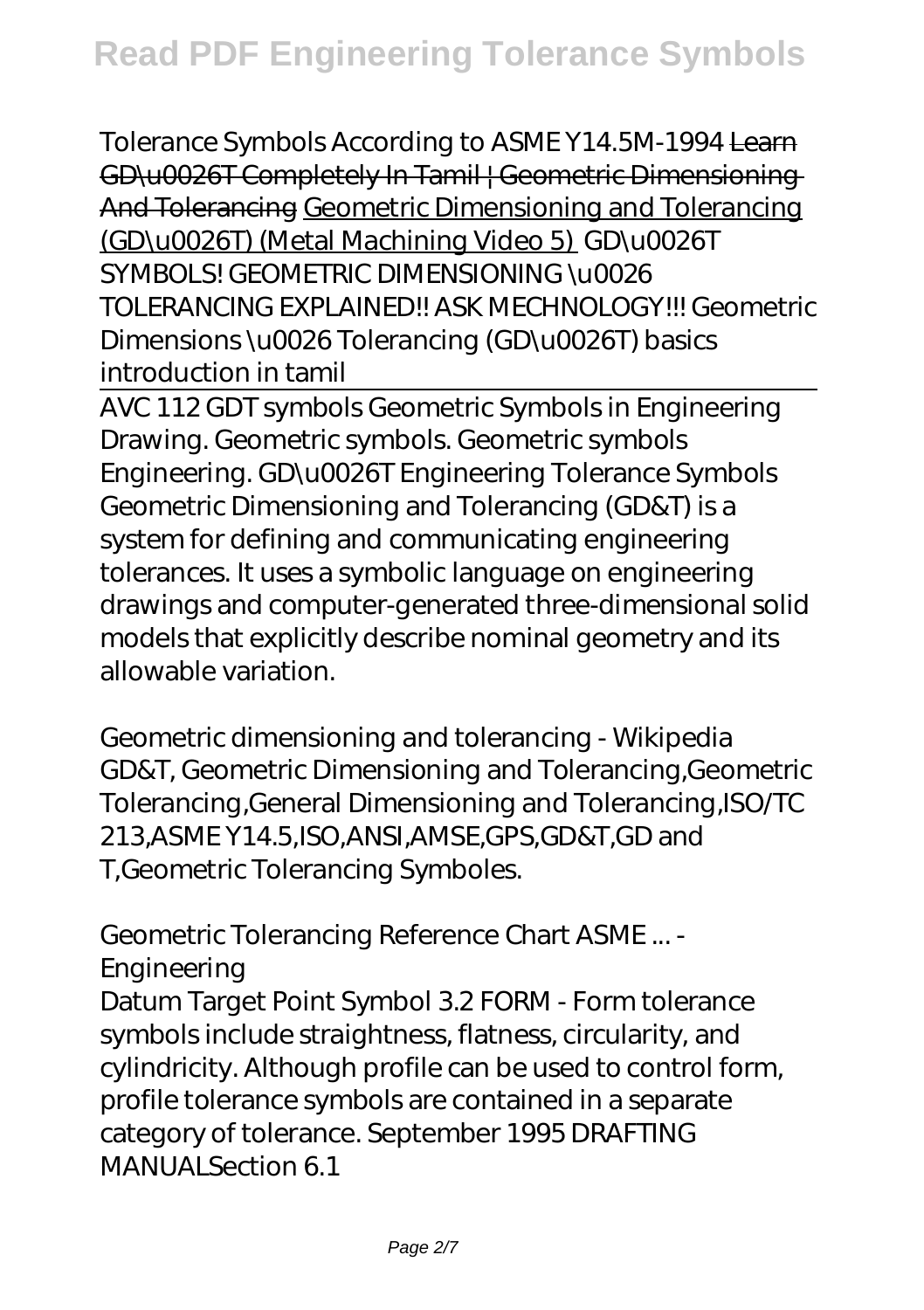Dimensioning and Tolerancing, Section 6, Drafting Manual The symbol used is the Greek letter phi. Radius symbolis the symbol which is placed preceding a numerical value indicating that the associated dimension shows the radius of a circle. The radius symbol used is the capital letter R. Terminology.

Dimensioning and Tolerancing - School of Engineering Geometric tolerance is one of the essential and necessary factors for the engineering drawings. There are many commonly used geometric tolerancing symbols, including profile of surface symbol,circularity, runout, flatness, and other symbols to define maximum tolerances of a manufactured part.

Specifying Tolerance in Engineering Drawings | Techno FAQ An engineering drawing may include general tolerances in the form of a table or just a little note somewhere on the drawing (e.g. "ISO 2768-m"). They can be applied to several conditions, including linear dimensions, angular dimensions, external radius, chamfer heights, etc. In Europe, the standard to follow is ISO 2768.

Engineering Tolerances | Limits, Fits and GD&T Explained ... Tolerance on shaft : 0.001. Tolerance on hole : 0.001. minimum clearance : 0.500 - 0.503= -0.003 in (the tightest fit 0.003 in interference) maximum clearance : 0.501 - 0.502 = -0.001 in (the loosest fit 0.001 in interference) Maximum clearance=Minimum interference. Minimum clearance=Maximum interference.

Tolerance Definition,Tolerancing,Engineering Standards,ISO ... Department of Mechanical Engineering and Mechanics<br>age 37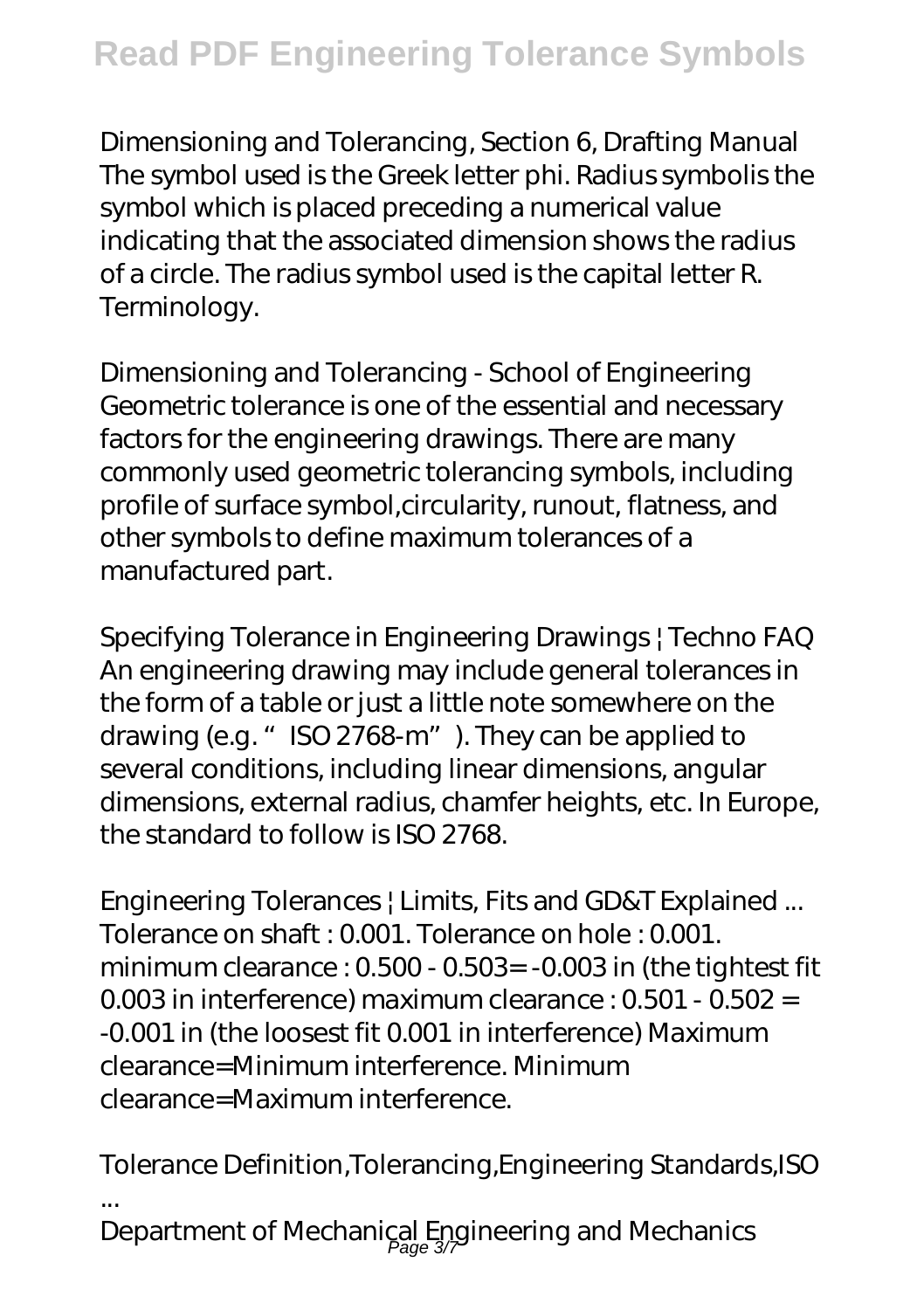Tolerancing • Definition: " Allowance for a specific variation in the size and ... Please draw circularity and perpendicularity symbol blocks with geometric tolerance of 0.005 for each, and sketch their tolerance zones for a cylinder and a upside down T shape block respectively.

Geometrical Dimensioning & Tolerancing (GD&T) Engineering drawing abbreviations and symbols are used to communicate and detail the characteristics of an engineering drawing.This list includes abbreviations common to the vocabulary of people who work with engineering drawings in the manufacture and inspection of parts and assemblies.

Engineering drawing abbreviations and symbols - Wikipedia KATHMANDU, Dec 12: Minister for Culture, Tourism and Civil Aviation, Yogesh Bhattarai has said mosques are the symbol of religious tolerance and goodwill in the country. He said so in course of inspecting the Pancha Kashmiri Takiya Masjid at local Ghantaghar today.

Mosque is symbol of religious tolerance in Nepal: Culture ... Geometric Dimensioning and Tolerance (GD&T) is the symbolic engineering language used by mechanical designers, manufacturers and inspection personnel to communicate and integrates the functional requirements of the part into the tolerances. So it is not just about the symbols as we see.

GD&T: The Beginner's Guide to ... - Very Engineering GD&T Symbol: Relative to Datum: Yes MMC or LMC applicable: No Drawing Callout: Description: GD&T Symmetry is a 3-Dimensional tolerance that is used to ensure that two features on a part are uniform across a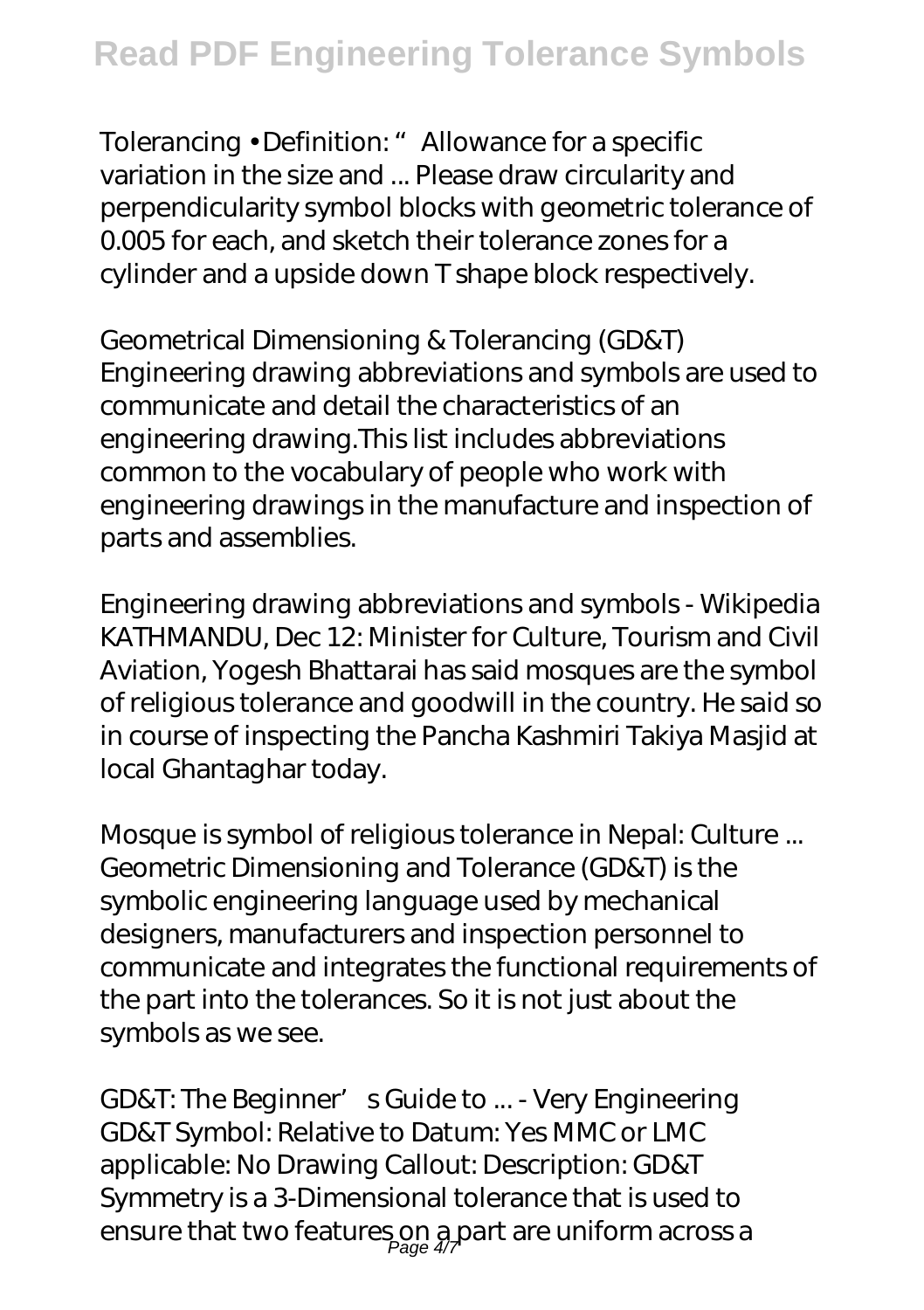datum plane.An established "true" central plane is established from the datum and for the symmetry to be in tolerance, the median distance between every point on the two surface ...

#### Symmetry – GD&T Basics

Geometric dimensioning and tolerancing (GD&T) is a system of symbols used on engineering drawings to communicate information from the designer to the manufacturer through engineering drawings. GD&T tells the manufacturer the degree of accuracy and precision needed for each controlled feature of the part. GD&T is used to define the nominal geometry of parts and assemblies and to define the allowable variation of features.

GD&T Geometric Dimensioning and Tolerancing ENGINEERING DRAWING AND RELATED DOCUMENTATION PRACTICES Types and Applications of Engineering Drawings ASME Y14.24M-1989 ~ The American Society of ® Mechanical Engineers '-----345 East 47th Street, New York, N.Y. 10017 I I . Date of Issuance: May 31. 1991

Types and Applications of Engineering Drawings Where To Download Engineering Tolerance Symbols Engineering Tolerance Symbols Geometric Dimensioning and Tolerancing (GD&T) is a system for defining and communicating engineering tolerances. It uses a symbolic language on engineering drawings and computergenerated three-dimensional solid models that explicitly describe nominal geometry and its ...

Engineering Tolerance Symbols - e13components.com If the tolerance is preceded by a diameter symbol  $($ ), the tolerance is a diameter or cylindrical shaped zone, as in the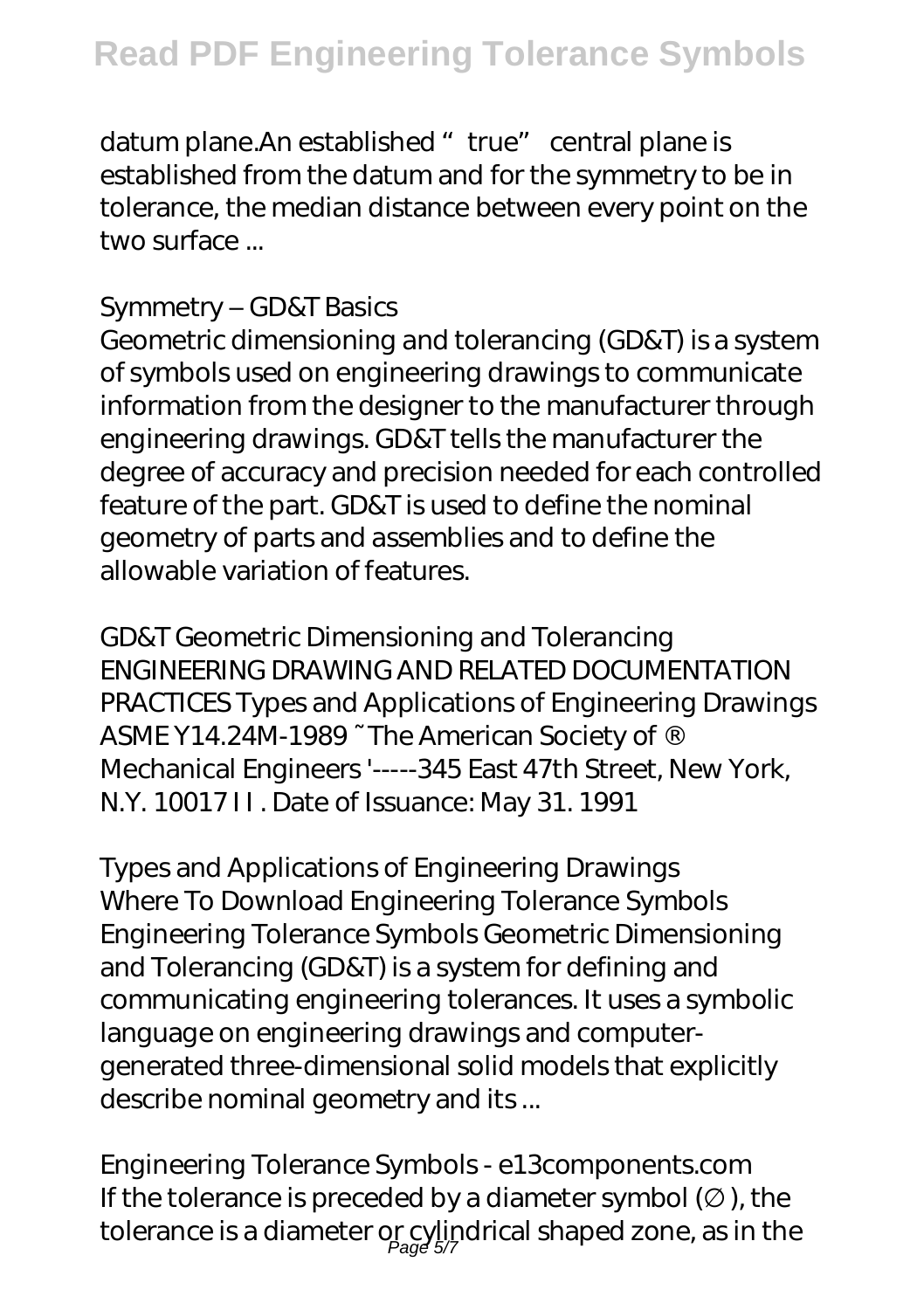position of a hole. If there is no symbol preceding the tolerance, the default tolerance zone shape is parallel planes or a total wide zone, as in the position of a slot or profile of a surface.

GD&T 101: An Introduction to Geometric Dimensioning and ...

In the metric system, there are International Tolerance (IT) grades that can also be used to specify tolerances by means of symbols. The symbol 40H11, for example, means a 40 mm diameter hole with a loose running fit. The manufacturer then only needs to look up the basis table for hole features to derive the exact tolerance value.

The Basics of Geometric Dimensioning and Tolerancing (GD&T ...

Engineering Tolerance SymbolsAmazon for the download. Engineering Tolerance Symbols Geometric Dimensioning and Tolerancing is a system for defining and communicating engineering tolerances. It uses a symbolic language on engineering drawings and computer-generated threedimensional solid models that explicitly describe nominal

Engineering Tolerance Symbols - download.truyenyy.com Geometric Dimensioning and Tolerancing (GD&T) is an excellent tool and a common symbolic language which allow engineers to specify allowed deviations and sizes of the part. This language is used on engineering drawings and models to outline the allowable deviation of feature geometry.